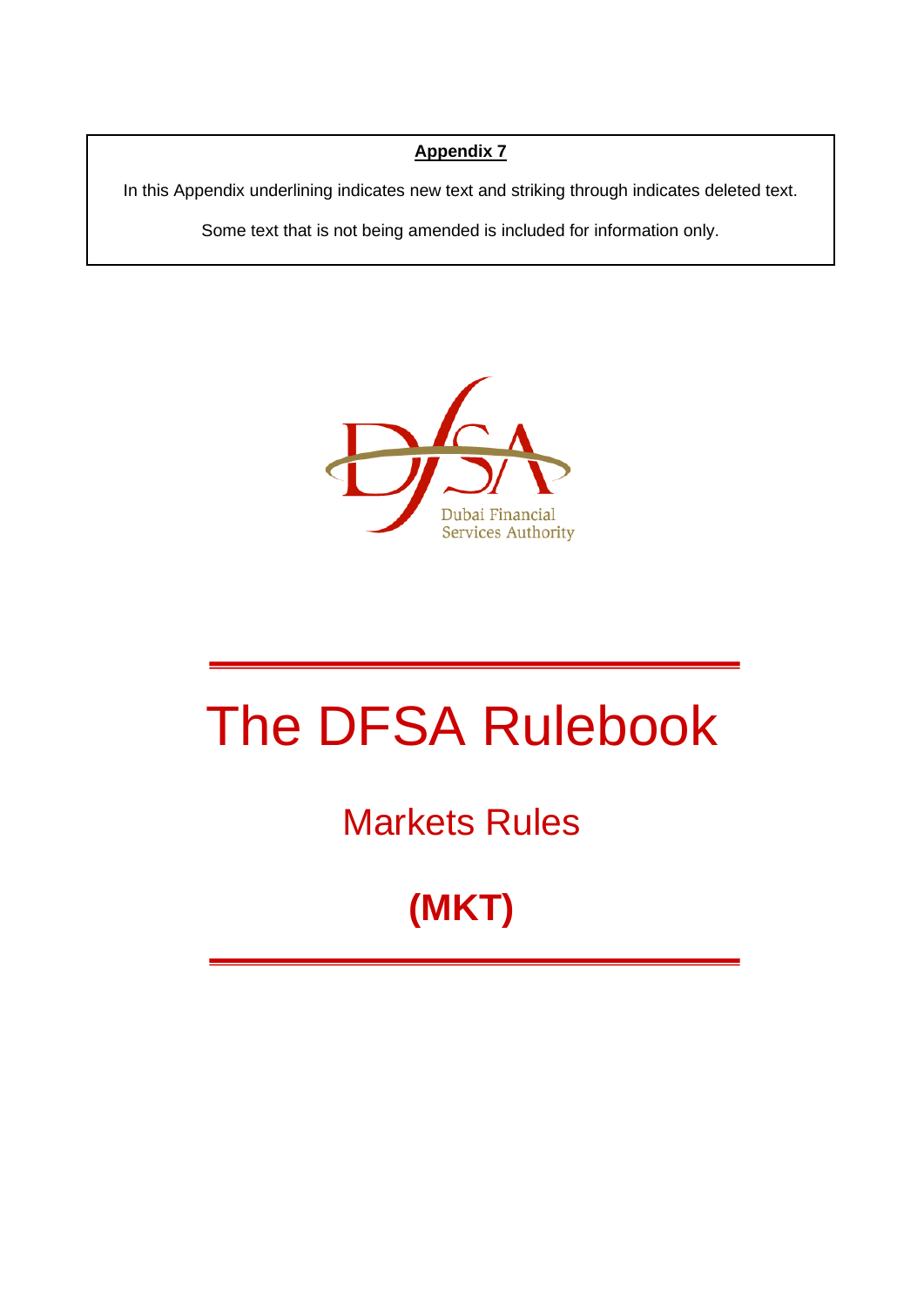

## **1.1 Application**

- **1.1.1** (1) The Rules in this module (MKT) are made for the purposes of the Markets Law 2012 and apply to every Person to whom that legislation applies.
	- (2) Without limiting the generality of (1), this module applies to:
		- (a) a Person making an Offer of Securities to the Public except in relation to Units of a Fund;
		- (b) a Person applying to have Securities admitted to trading on an Authorised Market Institution;
		- (c) a Person specified in Rule 2.10.1 as liable for the content of a Prospectus;
		- (d) a Reporting Entity;
		- (e) a Person who is a Related Party;
		- (f) a Person who is a Restricted Person;
		- (f) a Person who is a Connected Person; and
		- (g) a Person appointed as a sponsor, compliance adviser or other expert adviser of a Reporting Entity.

#### **Guidance**

See Article 49(1) of the Markets Law for appointment of sponsors, compliance advisers and other advisers for Reporting Entities upon a direction by the DFSA.

- **1.1.2** Where a Rule prescribes a requirement on a Reporting Entity or an Undertaking, each Director, Partner or other Person charged with the management of that Reporting Entity or Undertaking must take all reasonable steps within its control to secure compliance with the requirement by the Reporting Entity or Undertaking.
- **1.1.3** Where a Rule prescribes a requirement relating to a Director, Partner or Employee of a Reporting Entity or an Undertaking:
	- (a) the Director, Partner or Employee, as the case may be, must take all reasonable steps within his control to secure compliance with the requirement; and
	- (b) the Reporting Entity or Undertaking must take all reasonable steps to ensure compliance with the requirement by the Director, Partner or Employee.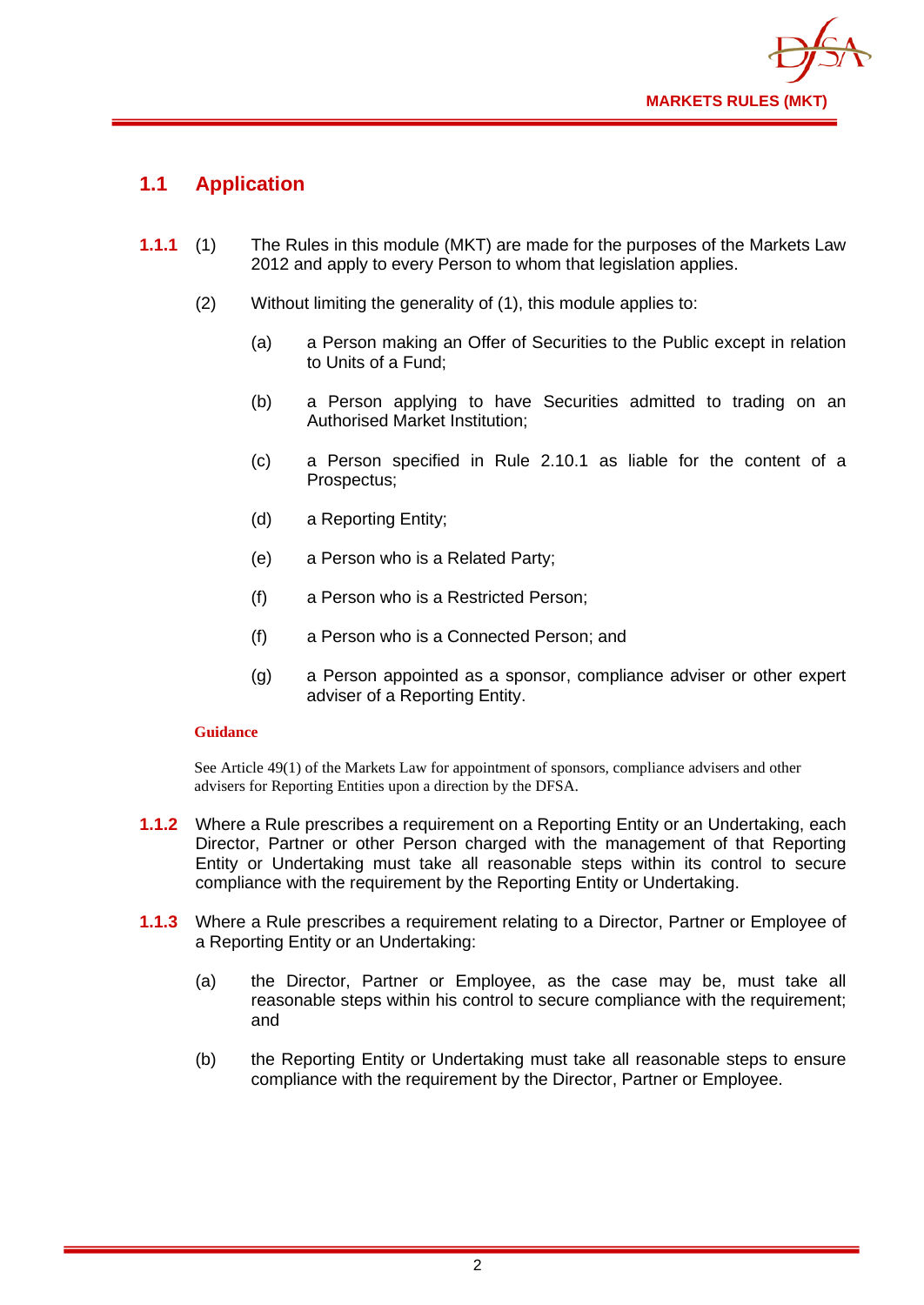

#### **Guidance**

#### **Application to listed funds**

- 1. Where Units of a Fund are admitted to trading on an Authorised Market Institution, such a Fund is a Listed Fund. Where Units of a Fund that are Security Tokens are admitted to trading on an Alternative Trading System, but are not admitted to trading on an Authorised Market Institution or a Regulated Exchange, such a Fund is defined as an ATS Traded Fund. A reference to a Reporting Entity in relation to a Listed Fund or an ATS Traded Fund is a reference to the Fund Manager of that Fund, unless another person has been declared by the DFSA as the Reporting Entity of the Fund.
- 2. Accordingly, any obligations of a Reporting Entity of a Listed Fund or an ATS Traded Fund are, unless the context requires otherwise, obligations imposed on the Reporting Entity in respect of the Listed Fund or the ATS Traded Fund, as the case may be (see Article 38(2) of the Law). Therefore, the obligations imposed by this Law and the Rules apply to the Governing Body of the Reporting Entity and to every member of the Governing Body in the manner specified in Rules 1.1.2 and 1.1.3.

#### **Application to Crypto Tokens**

- 3. Most of this module is not relevant to Crypto Tokens, as large parts of the module apply to Securities and Reporting Entities. For example, a Prospectus is not required for a Public Offer of Crypto Tokens or for the admission of Crypto Tokens to trading on an Exchange or ATS. In addition, there is no Reporting Entity for a Crypto Token to whom corporate governance, market disclosure and financial reporting requirements will apply. Crypto Tokens also cannot be admitted to the Official List. Therefore, the only requirements in the module that apply to Crypto Tokens are chapter 6 (Listed Funds and ATS Traded Funds) but only indirectly to the extent that a Listed Fund or ATS Traded Fund may invest in Crypto Tokens, and chapter 9 (Market Abuse) as the Market Abuse provisions in the Markets Law apply to Crypto Tokens.
- 4. While most of this module does not apply to Crypto Tokens, it should be noted that GEN Rule 3A.2.1 prohibits an Offer to the Public of a Crypto Token unless it is an Accepted Crypto Token (i.e. a Crypto Token which the DFSA has approved as suitable for use in the DIFC). In addition, as GEN Rule 3A.2.1 prohibits a Financial Service from being carried on in relation to a Crypto Token unless it is an Accepted Crypto Token, an MTF Operator or Exchange will only be able to admit an Accepted Crypto Token to trading.

#### **Waivers and modifications**

- 35. The DFSA may, pursuant to Article 9 of the Law, waive or modify the application of the provisions in the Law where it considers appropriate or desirable in the interests of the DIFC to do so and, in accordance with the procedures set out in Guidance 4 below.
- 46. Generally, the DFSA will exercise the Article 9 power sparingly and only in circumstances where there is a clearly demonstrated case for granting a waiver or modification of the Law, such as:
	- a. to alleviate any undue regulatory burden on a Person in complying with the requirements in the Law in circumstances where investor protection intended by the relevant provisions is not reduced; or
	- b. to apply to a Person upon request (i.e. on a consent basis) the provisions of the Law which, without a modification, will not apply to that Person. For example, an Exempt Offeror (i.e. a Person such as a government or government instrumentality included in the DFSA's Exempt Offeror List in App5) who is not subject to the Prospectus disclosure and the liability regime in the Law and the Rules may apply to the DFSA for a modification to Article 14 of the Law so that it can make a Prospectus Offer of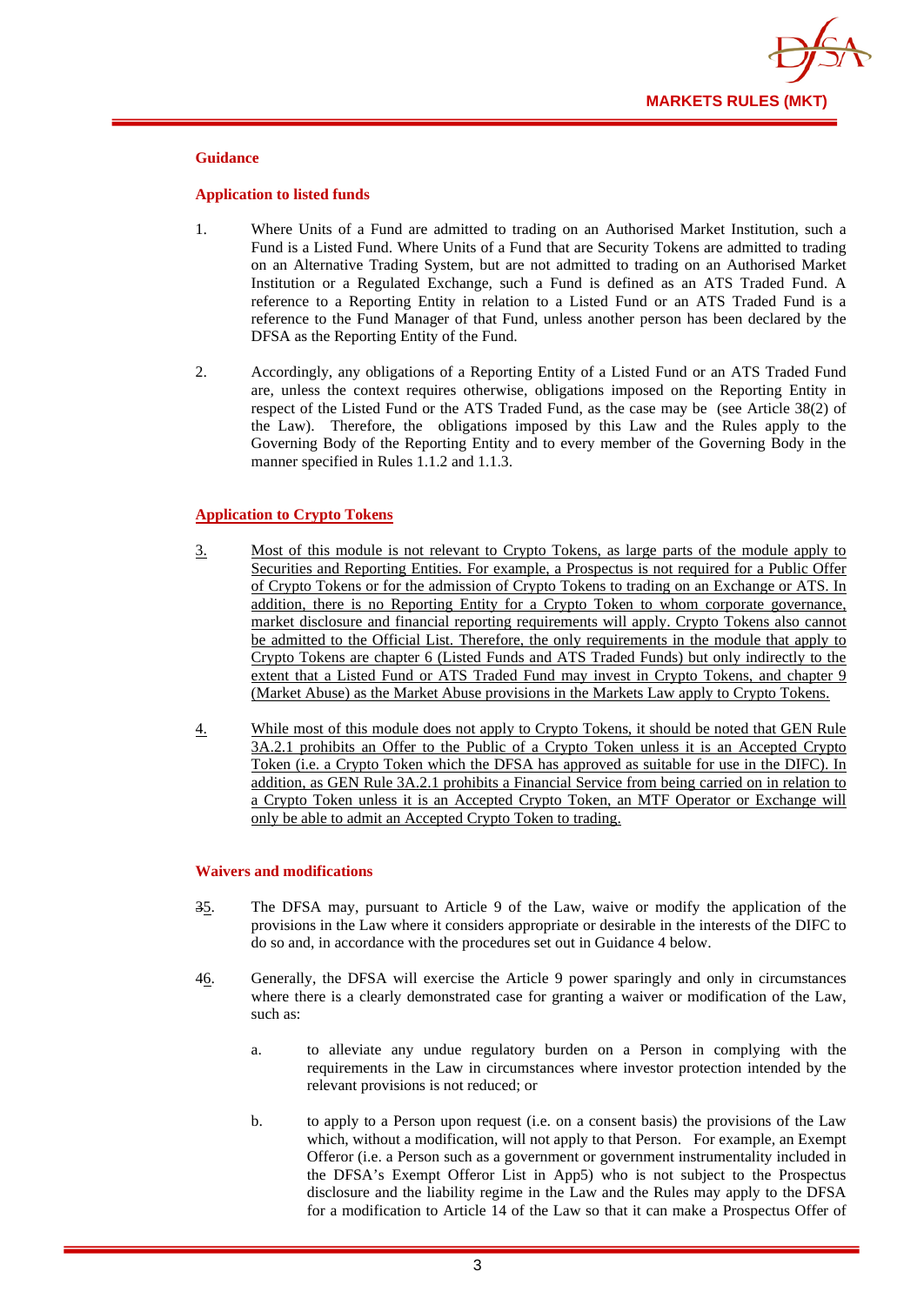

its Securities in accordance with the relevant Prospectus disclosure and liability regime in the Law and the Rules.

5. The DFSA also has the power, pursuant to Article 25 of the Regulatory Law 2004, to waive or modify the Rules. The Regulatory Policy and Process (RPP) module gives further information on how to seek a waiver or modification.

### **1.2 Overview of the module**

#### **Guidance**

#### **Offers of securities – chapter 2**

- 1. Chapter 2 contains:
	- a. the requirements applicable to a Person who:
		- i. makes an Offer of Securities to the Public (other than in respect of Units, which are covered by the Prospectus and other requirements in the Collective Investment Law 2010 and the CIR Rules); and
		- ii. applies to have Securities admitted to trading on an Authorised Market Institution, or to have Security Tokens admitted to trading on an Alternative Trading System (other than the admission to trading of Units, or Security Tokens that are Units, which is governed by the requirements in chapter 6);
	- b. the types of Exempt Offers (i.e. Securities which can be offered to the public without a Prospectus), Exempt Securities (i.e. Securities which can be admitted to trading on an Authorised Market Institution without a Prospectus) and Exempt Communications (i.e. communications relating to Securities which are not treated as a Prospectus);
	- c. the requirements and procedures relating to the approval of a Prospectus by the DFSA;
	- d. the requirements and procedures relating to the structure and content of a Prospectus including:
		- i. when material may be incorporated into a Prospectus by reference; and
		- ii. liability for the content of a Prospectus including the liability of Experts and other Persons whose reports or opinions are included in a Prospectus with their consent for such inclusion; and
	- e. the circumstances in which the DFSA may accept an offer document prepared in accordance with the legislation applicable in a jurisdiction other than the DIFC as sufficient for the purposes of meeting the Prospectus requirements in the Law and the Rules.

#### **Governance of reporting entity – chapter 3**

- 2. Chapter 3 covers a wide range of corporate governance requirements applicable to Reporting Entities including:
	- a. 7 high-level Corporate Governance Principles, with best practice standards relating to those principles which apply on a 'comply or explain' basis and which are set out in App4;
	- b. Directors' duties, including acting in good faith and applying due diligence and care in the discharge of their duties and functions;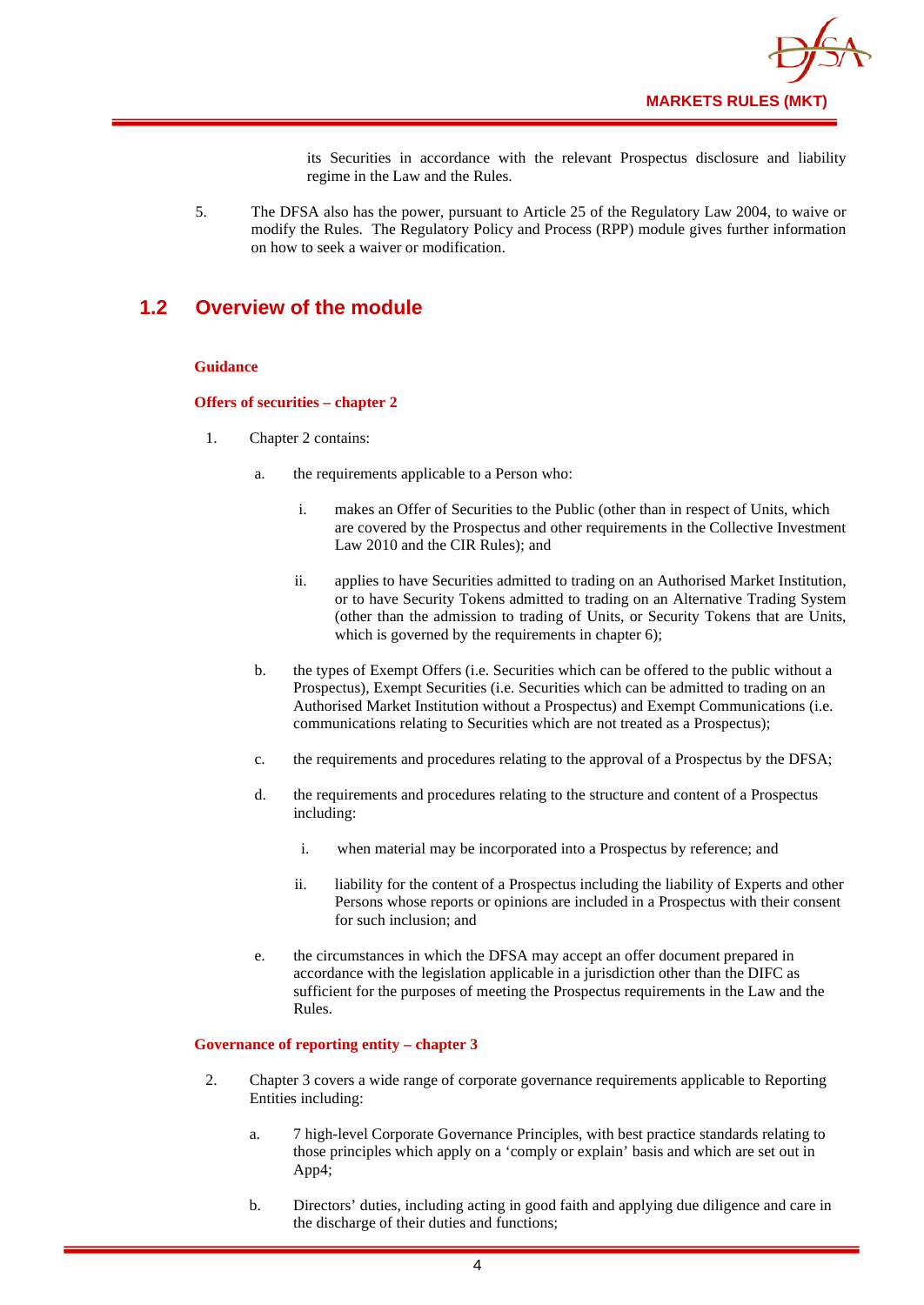

- c. provisions to ensure fair treatment of shareholders in the conduct of affairs of the company, such as provisions relating to communication with shareholders, exercise of pre-emption rights, reduction of share capital and a list of matters that require approval by a majority of shareholders in voting; and
- d. provisions to address conflicts of interest. For example individuals involved in the senior management of the Reporting Entity (such as executive Directors and other senior executives, called "Restricted Persons"), are prohibited from dealing in the Securities of the Reporting Entity during "close periods", unless prior clearance for those dealings is obtained. Similarly, Persons who qualify as Related Parties of the Reporting Entity are prohibited from entering into commercial transactions with the Reporting Entity unless certain requirements are followed.

#### **Market disclosure – chapter 4**

3. Every Reporting Entity is required to disclose to the market certain types of information either relating to the Securities of the Reporting Entity or the Reporting Entity itself. Such disclosure is designed to ensure that the markets are continually updated with information that is likely to have an impact on the price of the Securities so that investors can make an informed judgement about those Securities. For this purpose, Chapter 4 requires disclosure of Inside Information, with carve-outs for non-disclosure of commercially sensitive information for a limited period, as well as disclosures of interests held by Persons in positions of control or influence relating to a Reporting Entity (such as controllers and their associates, called "Connected Persons"), and the disclosure of Directors' material interests in the Reporting Entity. The means by which disclosure of the information required to be provided to the markets are also specified in this chapter.

#### **Accounting periods, financial reports and auditing – chapter 5**

4. Every Reporting Entity is required to prepare and file certain annual, semi-annual and other periodic financial reports relating to the financial position of the Reporting Entity. Such reports are required to be prepared in accordance with the specified internationally accepted accounting standards and, in the case of annual financial reports, required to be audited. The requirements relating to the preparation and audit of the financial statements and the disclosure of such reports within specified periods are set out in Chapter 5.

#### **Listed Funds and ATS Traded Funds – chapter 6**

- 5. Chapter 6 contains, with the exception of the requirements in chapters 7 (sponsors) and 8 (systems and controls), all the requirements applicable to a Reporting Entity of a Listed Fund or an ATS Traded Fund. These requirements, while mirroring the requirements applicable to other Reporting Entities, have been tailored to take account of the characteristics of Funds. These include:
	- a. general requirements applicable to Listed Funds and ATS Traded Funds;
	- b. Prospectus requirements for the purposes of having Units of a Fund admitted to trading on an Authorised Market Institution, or Security Tokens that are Units of a Fund admitted to trading on an Alternative Trading System;
	- c. governance requirements applicable to Listed Funds and ATS Traded Funds;
	- d. market disclosure of information relating to Listed Funds and ATS Traded Funds; and
	- e. financial reporting requirements applicable to Listed Funds and ATS Traded Funds.

**Sponsors and compliance advisers – chapter 7**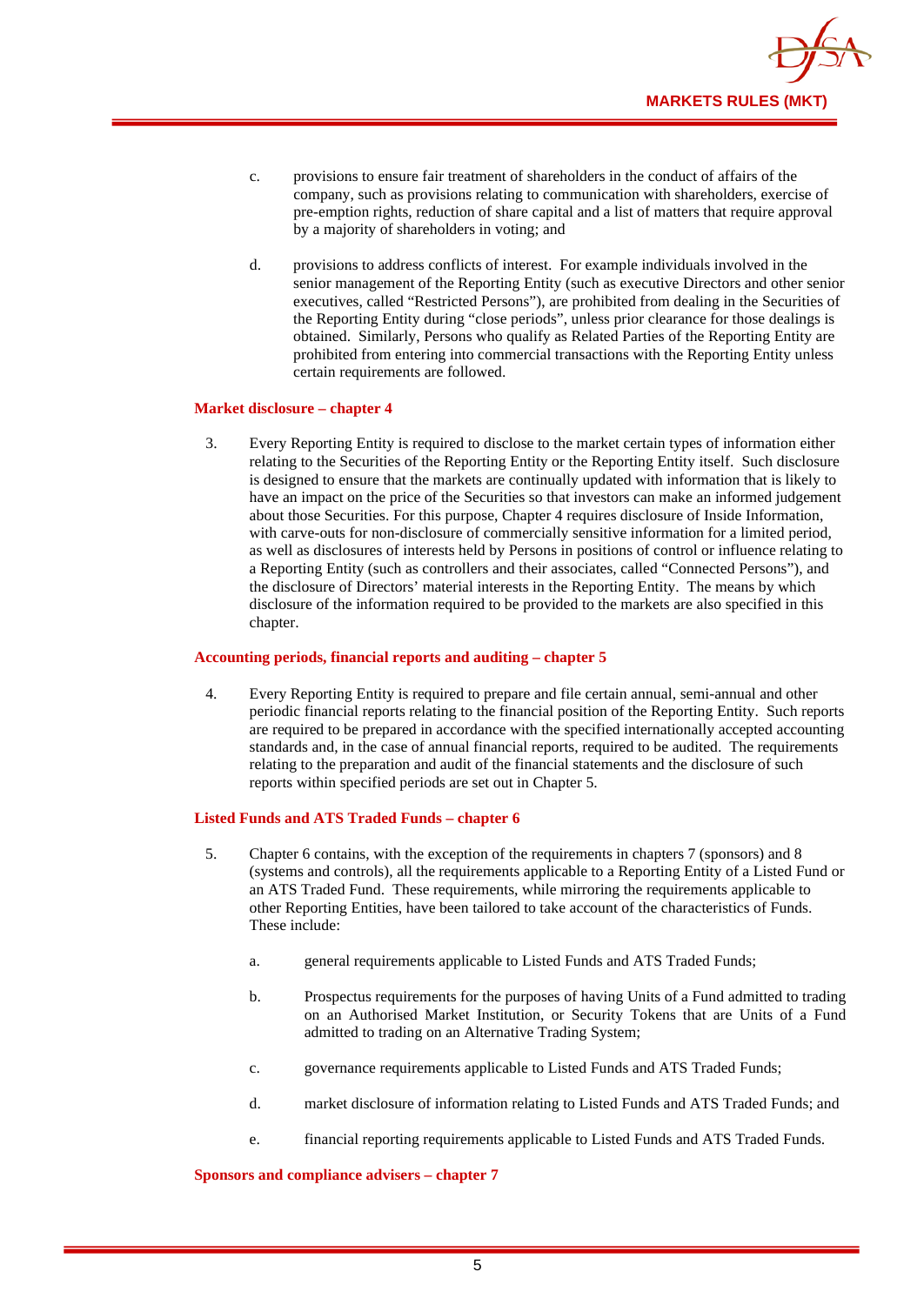

6. The DFSA has the discretion to require the appointment of a sponsor, compliance adviser or other expert adviser by a Reporting Entity, including that of a Listed Fund or an ATS Traded Fund. Chapter 7 contains the requirements relating to the appointment of such sponsors, compliance advisers and other expert advisers, and the obligations that apply to such Persons and the Reporting Entity where such sponsors or compliance advisers are appointed.

#### **Systems and controls – chapter 8**

7. Chapter 8 sets out the systems and controls a Reporting Entity, including a Reporting Entity of a Listed Fund or an ATS Traded Fund, must have in order to be able to comply with the requirements applicable to that Person.

#### **Listing Rule – chapter 9**

8. Chapter 9 sets out the DFSA's Listing Rules.

#### **Transitional provisions – chapter 10**

9. Chapter 10 sets out the transitional provisions necessary to facilitate the transition from the Markets Law 2004 to the Law for certain debt Securities, as the new requirements are different from those under which such debt Securities were admitted to an Official List of Securities but were not traded on an Authorised Market Institution.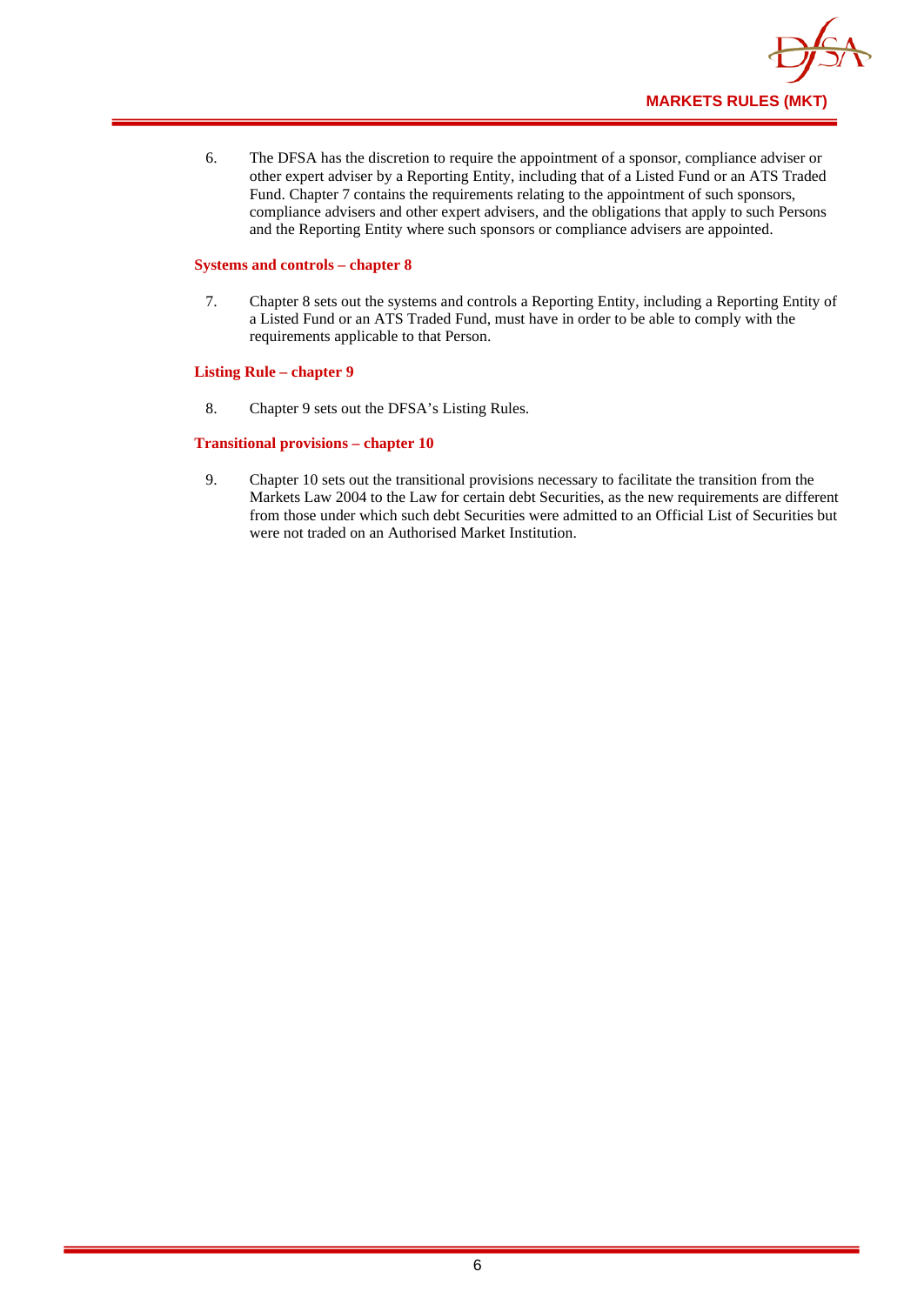

…..

## **9A MARKET ABUSE**

#### **Application of the Code of Market Conduct**

- **9A.1.1** (1) Article 8(2)(f) of the Markets Law provides for the making of a code of market conduct. The Code of Market Conduct (CMC) is issued under Article 20(2)(c) of the Regulatory Law and has the status of Guidance as defined in Article 2(f)(ii) of Schedule 1 to the Regulatory Law.
	- (2) The CMC applies to Persons in respect of conduct that occurs in the DIFC or elsewhere, however, it only applies to conduct that occurs outside the DIFC if the conducts affects DIFC markets or users of DIFC markets.

#### **Guidance**

- 1. The CMC is intended to prevent Market Abuse by providing further clarity about what activities the DFSA might regard as constituting Market Abuse under the Markets Law.
- 2. The CMC applies to persons to whom Part 6 of the Markets Law applies, that is, it applies to persons generally whether individuals or bodies corporate and whether or not regulated.
- 3. Examples in the CMC are not intended to be exhaustive. There may be other circumstances in which conduct may contravene the Market Abuse provisions.
- 4. The defences under Article 64(1) of the Markets Law apply if a Person establishes that a permitted price stabilisation or purchase of the Person's own shares was carried out in accordance with the Rules. The relevant Rules relating to carrying on a permitted price stabilisation can be found in the PRS Module. The relevant Rules relating to purchase of the Person's own shares can be found in MKT (e.g. Rules 9.7.4 and 9.7.6). Further information about these and other Market Abuse defences can be found in the CMC.

**….**

## **APP 7 ADDITIONAL CONTENT OF A PROSPECTUS FOR SECURITY TOKENS AND FUNDS THAT INVEST IN CRYPTO TOKENS**

### **A7.1 Additional content of a Prospectus for Security Tokens and Funds that invest in Crypto Tokens**

- **A7.1.1** For the purposes of Rules 2.5.1(3)(d), 2.7.1(3) and 6.3.3(3) and CIR Rule 14.3.1(1)(h) the Person producing a Prospectus in relation to a Security Token or a Fund that invests in a Crypto Token must ensure that:
	- (a) the Prospectus contains:
		- (i) the additional information specified in Rule A7.1.2; and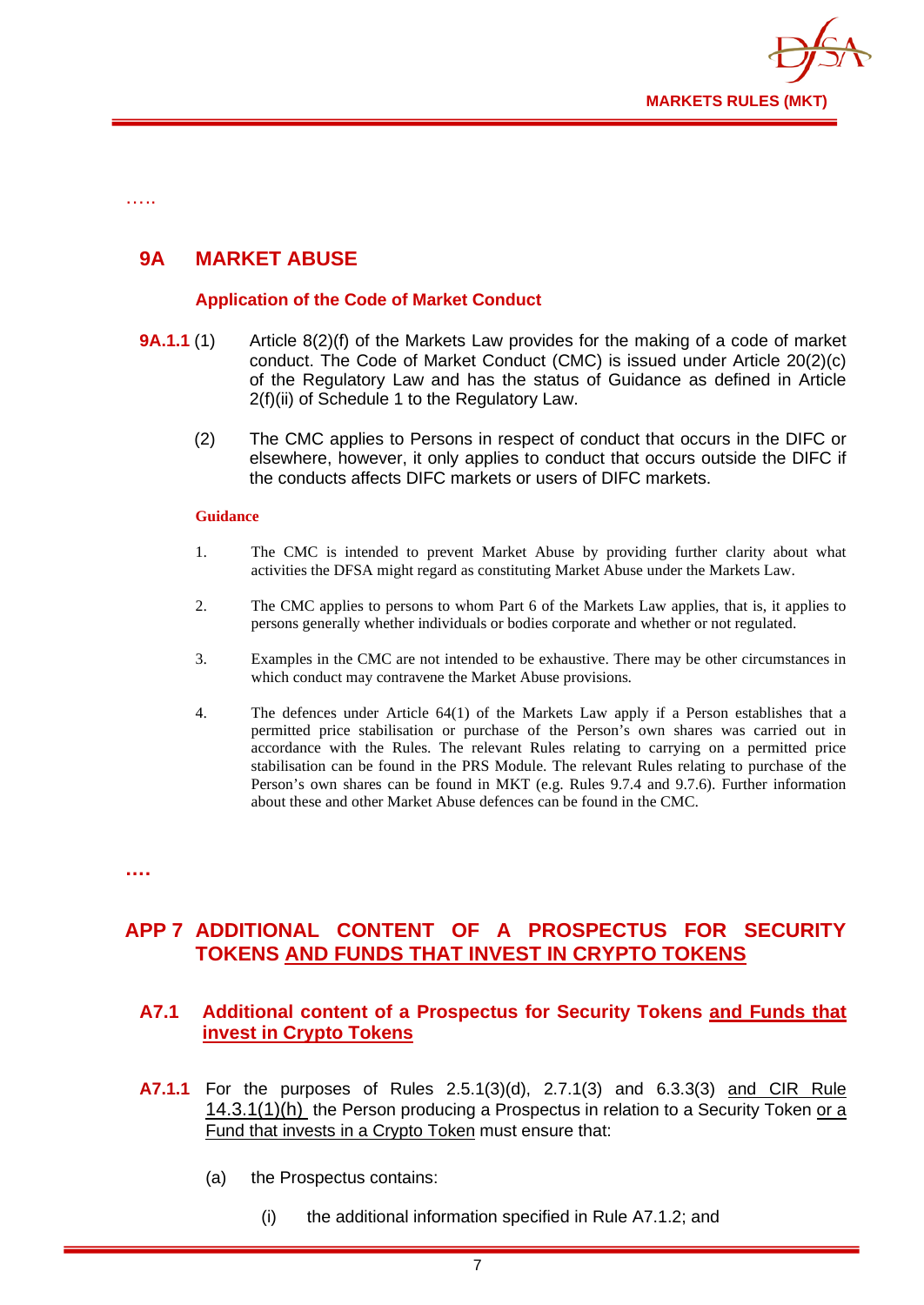

- (ii) a statement confirming the matters specified in Rule A7.1.3 made by a suitably qualified independent third party professional, who has given consent under Rule 2.10.2(1) for that statement to be included in the Prospectus; and
- (b) in the case of a Security Token which will be admitted to trading on an Authorised Market Institution, Regulated Exchange, Alternative Trading System or other facility, the Prospectus contains the information specified in Rule A7.1.4.

#### **Guidance**

The information in this Appendix relating to Crypto Tokens is only relevant for the purposes of CIR Rule 14.3.1(h) (which requires a Prospectus of a Fund that invests in a Crypto Token to include equivalent information about the Crypto Token to that specified in this Appendix).

- **A7.1.2** The following information is specified for the purposes of Rule A7.1.1(a)(i):
	- (a) the essential characteristics of the Security Token or Crypto Token, including the rights and obligations conferred by it and details of the Person or Persons responsible for meeting the obligations and against whom the rights can be exercised;
	- (b) the type or types of Investment which the Security Token constitutes and a clear analysis as to how the Security Token meets the definition of the relevant type or types of Investment under GEN App 2;
	- (c) details of the Distributed Ledger Technology that is used to issue, store or transfer the Security Token or Crypto Token;
	- (d) how the holder of a Security Token may exercise any rights conferred by it, such as voting or participation in shareholder actions;
	- (e) whether the Security Token or Crypto Token will be admitted to trading on an Authorised Market Institution, Regulated Exchange, Alternative Trading System or other facility and, if not, details as to how the Security Token or Crypto Token can be transferred or redeemed, how that might impact its liquidity and any resulting risks;
	- (f) if the capital to be raised from issuing the Security Token is to be used to fund the creation of a new Token, detailed information about:
		- (i) the project or venture to be funded;
		- (ii) whether it is the Issuer or a third party who will receive and apply the capital raised towards that project or venture (and if a third party, what rights and obligations a holder of the Security Token has in respect of that third party);
		- (iii) the features of that new Token and any rights and obligations attaching to it;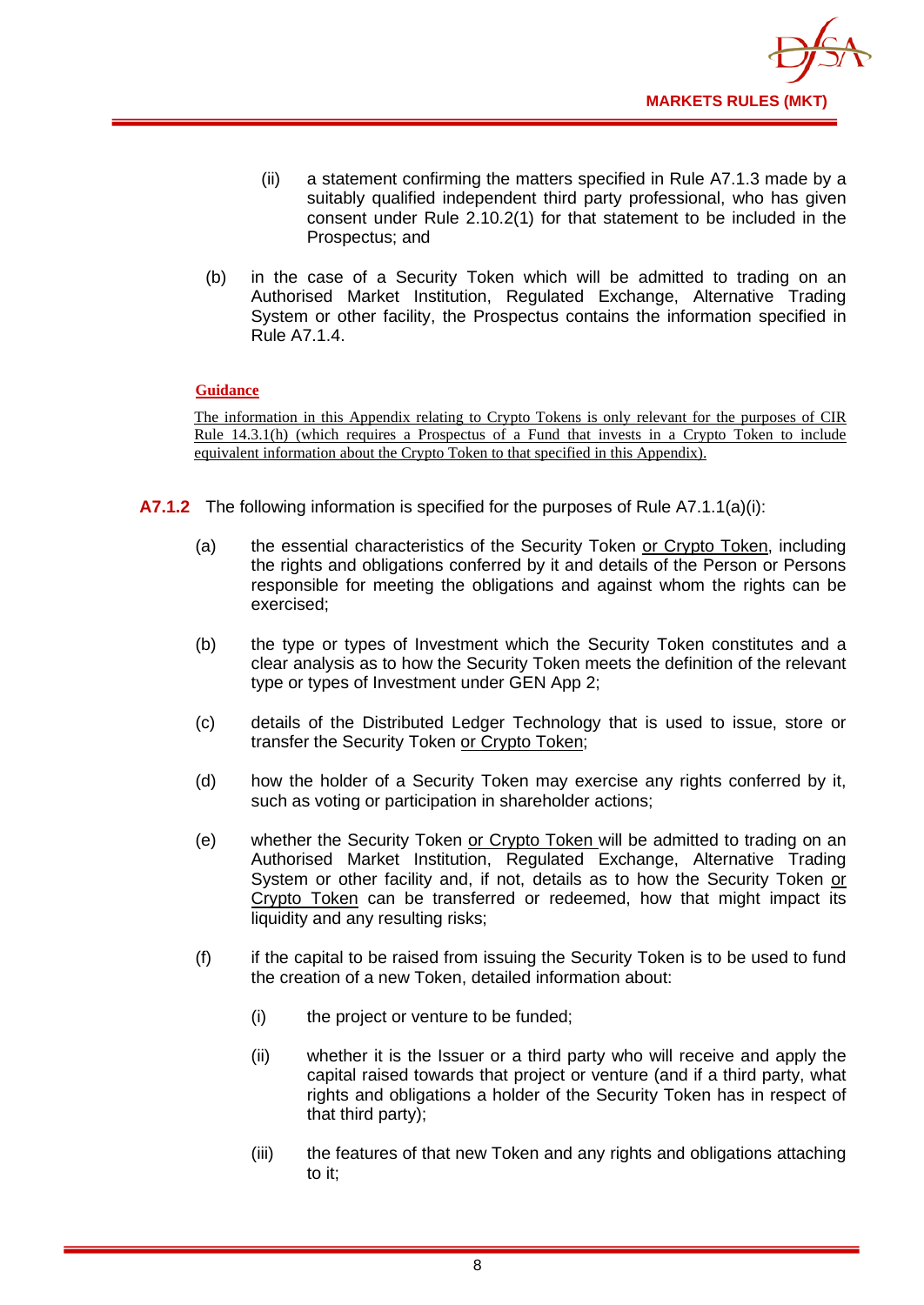

- (iv) the terms and conditions relevant to the delivery or establishment of the project or venture, including any right of a Security Token holder to have their contribution refunded if any funding requirement is not met, the expected timetable for completion, any milestones included in that timetable and an explanation of the consequences if the timetable is not met; and
- (v) the risks associated with the project or venture, including those associated with the technology used to deliver or facilitate its completion or the Token's ongoing use;
- (g) how title to the Security Tokens is established, certified or otherwise evidenced;
- (h) cybersecurity risks associated with the Security Token or Crypto Token or its underlying technology, including whether there is a risk of loss of the Security Token or Crypto Token in the event of a cyber attack, and details of steps that have been, or can be taken, to mitigate those risks;
- (i) details of other risks associated with the use of the DLT application, particularly those relating to Digital Wallets and the susceptibility of private cryptographic keys to misappropriation; and
- (j) any other information relevant to the Security Token or Crypto Token that would reasonably assist a prospective investor in making an informed decision about investing in the Security Token or Crypto Token.
- **A7.1.3** The matters to be confirmed in the statement referred to in Rule A7.1.1(a)(ii) are that:
	- (a) the DLT application, used to issue, store or transfer the Security Tokens offered under the Prospectus, complies with the requirements of these Rules and, is an authentic, valid and workable solution capable of meeting its intended purpose; and
	- (b) the Prospectus accurately describes the architecture, functionality, effect, risks and vulnerabilities of the DLT application, including its compatibility with other technologies, applications and services with which it is intended to interact.
- **A7.1.4** The following information is specified for the purposes of Rule A7.1.1(b):
	- (a) details of each facility on which the Security Token is admitted to trading or cleared including:
		- (i) the Person responsible for operating that facility and whether it is an AMI, ATS Operator, Regulated Exchange or other Person;
		- (ii) details of each DLT application used by the operator to facilitate trading or clearing of the Security Token and the functionality provided by that DLT application;
		- (iii) details as to how the operator of the facility meets the technology and governance requirements set out in COB section 14.1;